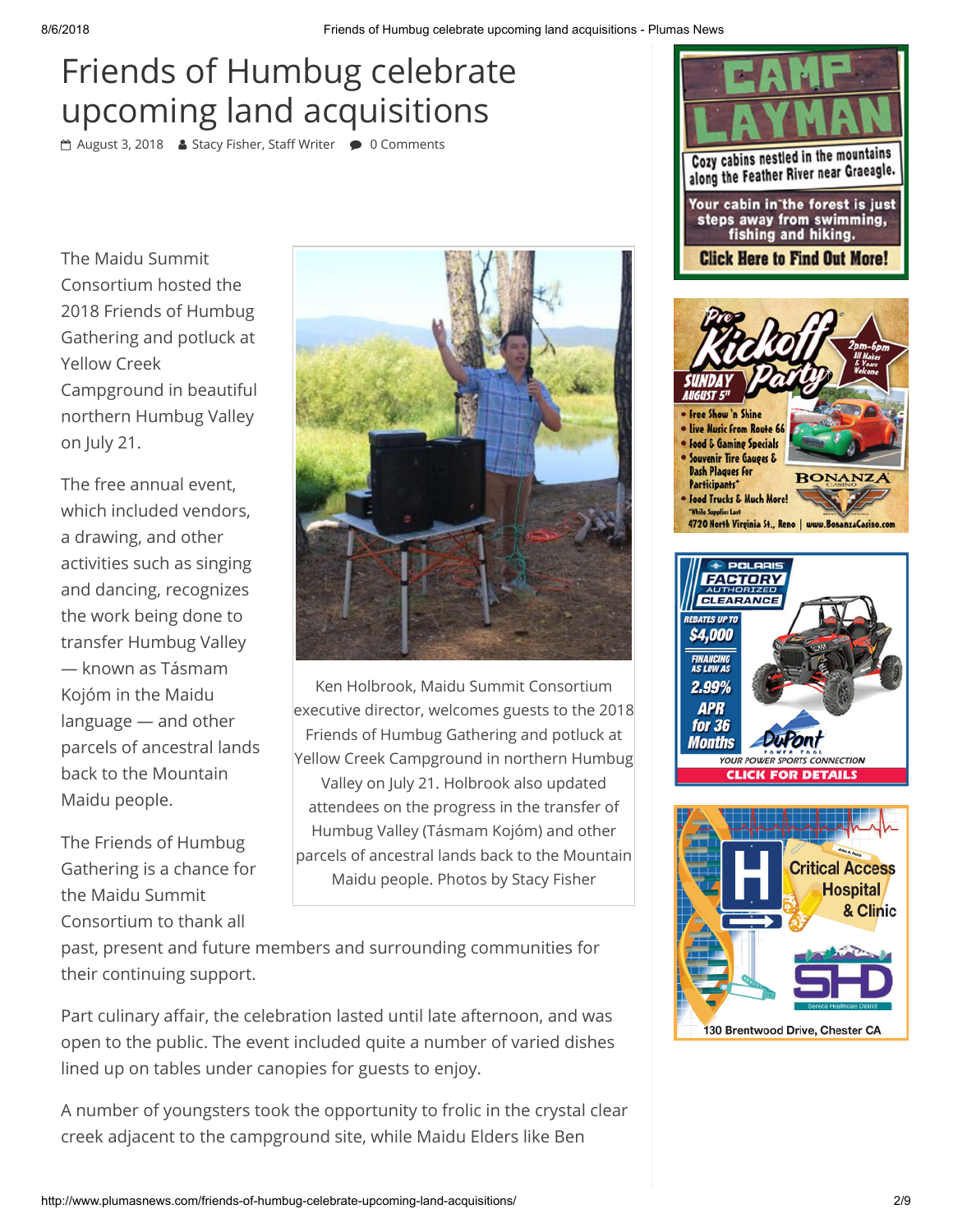Cunningham and Gridley Hilpert welcomed attendees and spoke to the crowd about Maidu culture and history.

 Maidu Summit Consortium Executive Director Ken Holbrook also shared information on the impending transfer of Humbug Valley and other tribal lands back to the Maidu people after more than a few years of committed effort.

The Maidu have a long-standing tradition of reaching out to the wider community, and the gathering was a perfect example of their hospitality and inclusion.

Working in collaboration with local and state agencies, the Maidu Summit Consortium seeks to ensure a brighter future for the next generation of Maidu people.

According to literature provided by the consortium's local Chester office, "There are a host of concerns that we have identified as we seek new ways to provide improved opportunities to the youth of our community. … It is clear that our next generation of young people need contact with cultural practices and intergenerational learning forums that our forests, meadows and canyons provide.

"Our duty is to build a network of empowered young Mountain Maidu culture carriers to help lead this work. This can only be achieved by granting our Elders the freedom to access natural resources they understand so well, so that they may pass on what they know."

In an interview, Holbrook shared the ecstatic news that, "We're on the verge of transferring Humbug Valley back to the Consortium," a complicated process that has already taken some 15 years of dedicated work, he said.

"We expect the conveyance of the land to be completed either by the end of 2018 or early next year, as we're still waiting for final approval by the California Public Utilities Commission," which has regulatory oversight.

In addition to Humbug Valley, there are five other parcels close to Lake Almanor, three that are near the lake, but there are still regulatory steps to complete prior to fee title transfer.

Two properties are located near the southern portion of Lake Almanor, including one in Prattville along highway 89.







**Cakes • Fresh Flowers Sandwiches • Fine Wines** 530-284-1777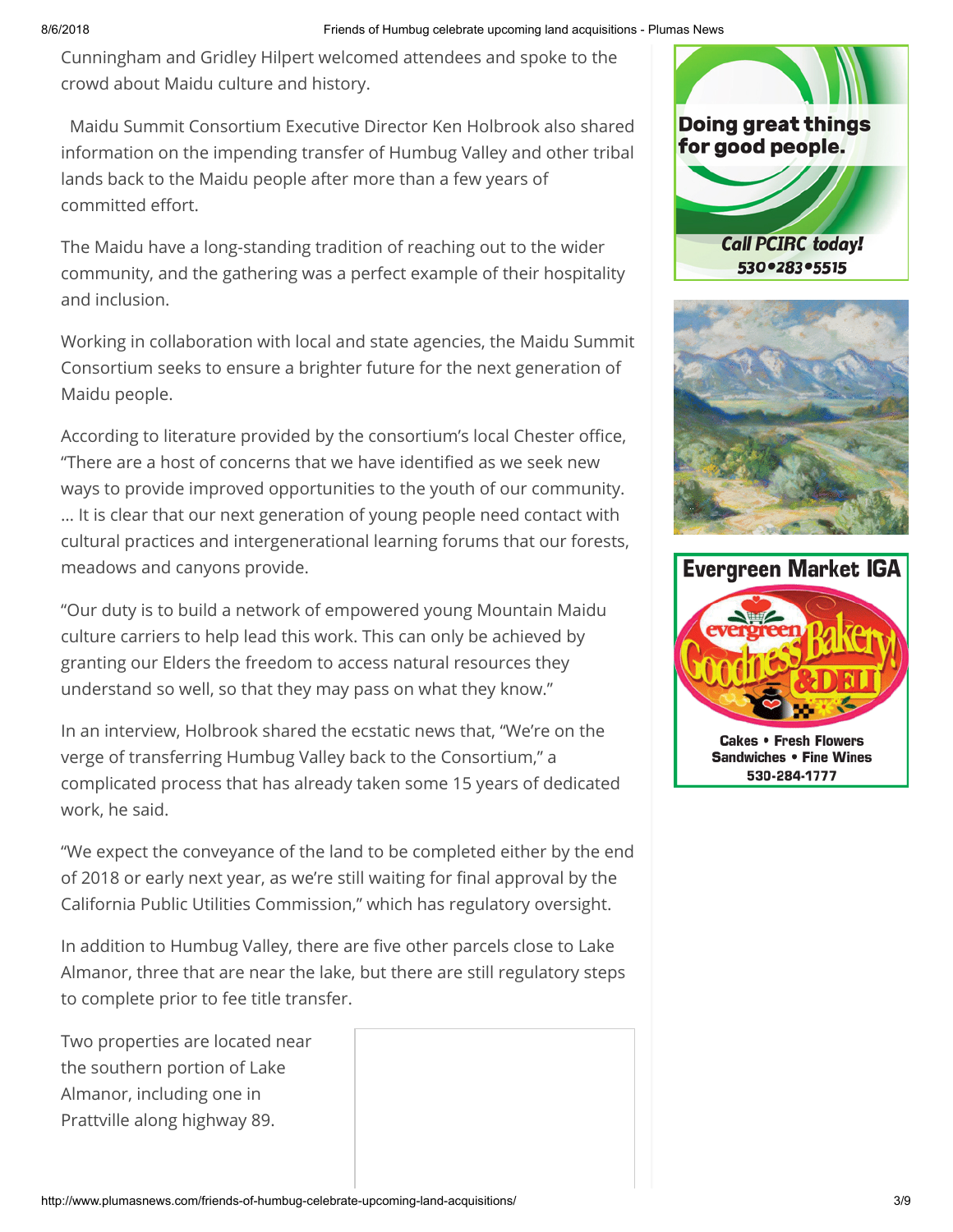8/6/2018 Friends of Humbug celebrate upcoming land acquisitions - Plumas News

"We envision a cultural center to eventually be built on Prattville-Reservoir Road on the Butt Valley side of Highway 89," Holbrook stated, but confided such a project likely remained at least a decade away and would require several years of fundraising activity.

"Another parcel includes nearby Shady Grove Cemetery, a 1920sera cemetery which also incorporates an ancient Maidu burial site," he said.

Two additional pieces of land are north of the causeway located near Last Chance Campground, one near Benner Creek and one at Mud Creek, located north of the causeway and Almanor West.



Maidu Elder Ben Cunningham is chairman of the Maidu Summit Consortium Board of Directors.

PG&E continues to work on setbacks to establish the final boundaries of the parcels before transferring ownership to the Consortium.

The Pacific Forest and Watershed Lands Stewardship Council — or simply the Stewardship Council — was formed as a private nonprofit in 2004 as a result of a PG&E bankruptcy settlement, noted Heidi Krolick, Stewardship Council executive director.

As part of the settlement, the Stewardship Council has played a major role since its inception in facilitating the reacquisition of 2,325 pristine acres of Humbug Valley, along with the other ancestral lands located around Lake Almanor.

Krolick said that as part of the land conservation commitment, "there is a requirement to protect these lands with conservation easements, a legally binding document that attaches to the land no matter who owns it."

The easement protects the properties under the assignment of six "Beneficial Public Values."

The BPV's include preserving and enhancing natural habitat for fish, wildlife and plants; preservation of open space; outdoor recreation by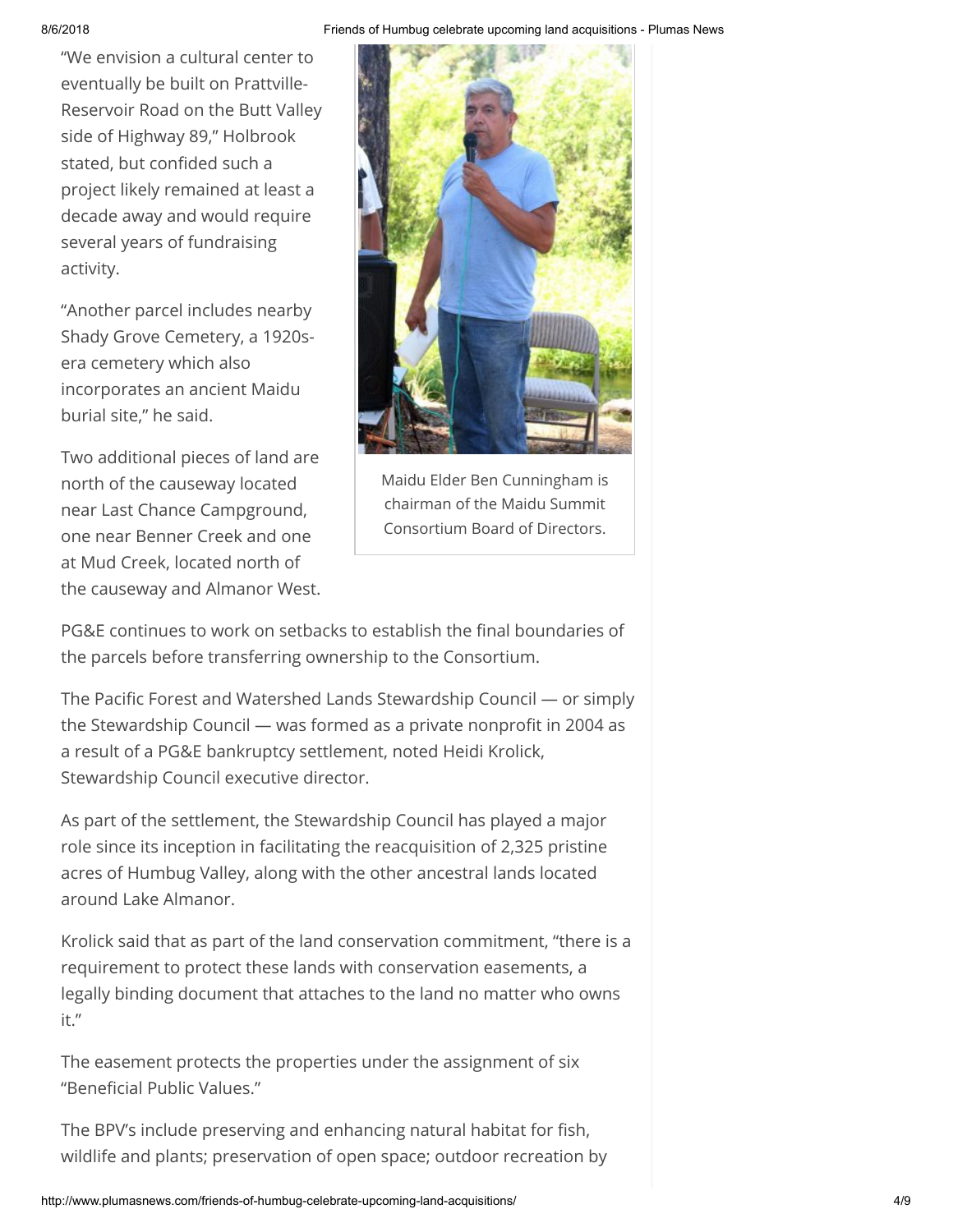the general public; sustainable forestry; agricultural uses; and cultural and historic elements.

"PG&E retains ownership for those areas that are central to its hydroelectric operations," Krolick continued, while making other lands that are not needed for those functions made available for donation to the Mountain Maidu.



Indian Cultural Demonstrator and Park Ranger Ben Cunningham-Summerfield and his wife Kimberly attend the Friends of Humbug Gathering and potluck at Yellow Creek Campground.

The board of the council makes recommendations for entities that are best qualified to own and manage the land, by working through a very detailed transaction process that has been ongoing now for several years at Humbug Valley.

The Stewardship Council recommended the Maidu Summit Consortium for ownership and long-term management of Humbug Valley and the other properties. The consortium was officially formed in 2003, but not until 2010 did it acquire its nonprofit status.

The Stewardship Council has invested a lot of time and effort in the consortium's success, Krolick asserted, adding, "One of the really exciting things about the acquisition of Humbug Valley by the Maidu Summit Consortium is the partnerships that are formed."

The conservation easements will be co-held by the California Department of Fish and Wildlife and the Feather River Land Trust; both entities having a role to play in land management that will combine traditional Maidu ecological knowledge with modern scientific concepts.

For example, Krolick said that once or twice a year FRLT staff will visit the property to ensure that all of the Beneficial Public Values are being upheld and all activities are consistent with those values, adding that